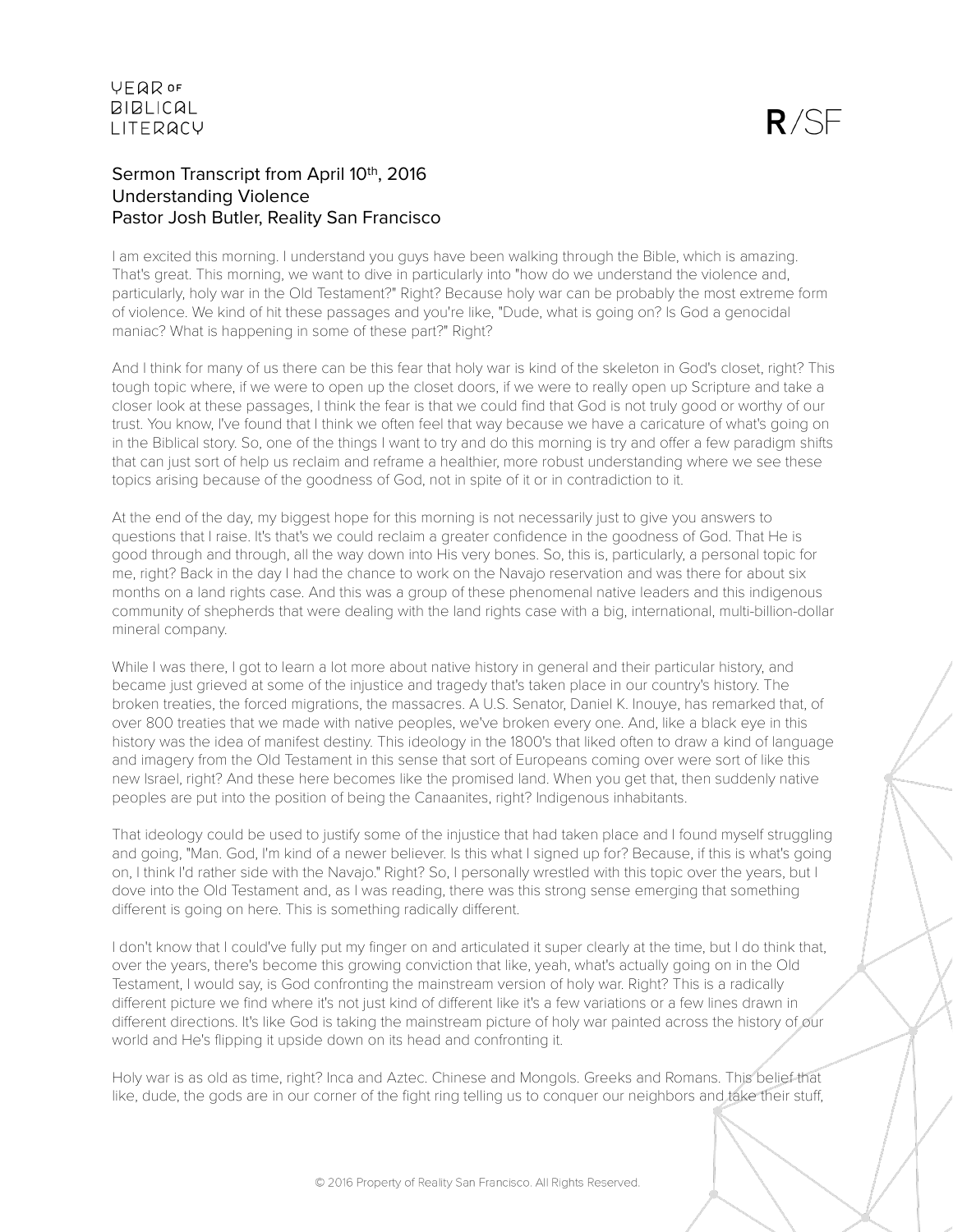

and we use the gods to justify the wars we want to wage. We see throughout, you know, I think when we think of holy war we tend to think of the strong using God or the gods to justify their conquest of the weak. I want to suggest this morning that it actually works in the opposite direction in the Old Testament. It's not the strong using God to justify their conquest, it's God arising on behalf of the weak against the tyranny of the strong when it's raged for far too long.

So, let's dive in. Alright. So, I think when most of us think of holy war, the picture that we get in our heads is probably a little something like this. Right? Dude. I loved Rambo growing up. I don't know. I loved watching the movies. But, there's a sense that he's strong, right? He's fighting for the rightness of his civilization. He's got kind of his weaponry and he's coming in to save the day. So, we tend to think of holy warriors throughout history as the muscle-bound, machine gun heroes. Right? They're muscle-bound, they've got strength on their side, they're picking fights like, "Yeah. We're fighting for God and, whether or not he shows up though, we've still kind of got this in our back pocket."

They've got machine guns, they've got advanced weaponry and the ability to engage at that level. And they're heroes. They believe in the greatness of their cause or their civilization. I want to offer three paradigm shifts this morning and suggest that the Old Testament takes each of these three categories and flips them dramatically on their head. So, let's start by just kind of asking the basic question: who is Israel? This is a good place to start, right?

Israel is not who you'd expect. They are a nation of slaves who have been getting their tails kicked on the outskirts of the empire for centuries. They're depicted as the last and the least and the weakest of the ancient world, and they're going up against Egypt and Canaan, the mightiest imperial powerhouses in the ancient world that dominated the region. They should get crushed. This is not who usually fights mainstream holy wars. So, let's jump in and take a look at each of these categories.

We're going to start with machine guns. Alright? Weaponry. What kind of weapons or machine guns does Israel have? They go in, they are radically outgunned and outmanned. So, it's not like they left Egypt and there was like a stockpile of AK-47s waiting for them out in the wilderness. Right? Canaan, they've got like high tech horses and chariots – which were sort of like tanks and jet fighters back in the day – and Israel's got like sticks and stones and whatever they've been able to muddle together in the wilderness the last 40 years.

Israel is like a kindergartner going up against the high school senior class with a whiffle bat. Right? As far as defenses, Canaan has heavily fortified military outposts like Jericho. They've got high walls and defensive systems built in. Israel, in contrast, her defense system is this small wooden box, the Ark of the Covenant, that she's built in the desert. The significance is that God's presence with her is about the only thing she's got going for her as far as her defense. There were generals. Canaan has generals who practice strategy on the surrounding nations, establishing their dominance in the region. Israel, meanwhile, has been fending off snakes in the wilderness.

If we look at armor, Canaan has high tech metal, the best armor of the day, to repel any incoming advances and blows. Israel, on the contrary, has the same ratty clothes they've been walking around with for the last 40 years. Israel is storming Ft. Knox with a water pistol. Right? This is a radically different picture. Think about the warriors, right? Canaan is known as a land of giants. They come in and they're intimidated and scared, like, "Dude, this guys are huge."

And they should be. They've been feasting off the land of milk and honey for generations. Right? So, they're massive. Israel, in contrast, is depicted comparatively as a nation of runts. Right? Like, while Canaan has the wealth and affluence and all the confidence that that brings, Israel marches in like ants under elephant's feet; small and intimidated. So, if we want to think about Israel's weapons, I would suggest that they look less like this and more like this. Right?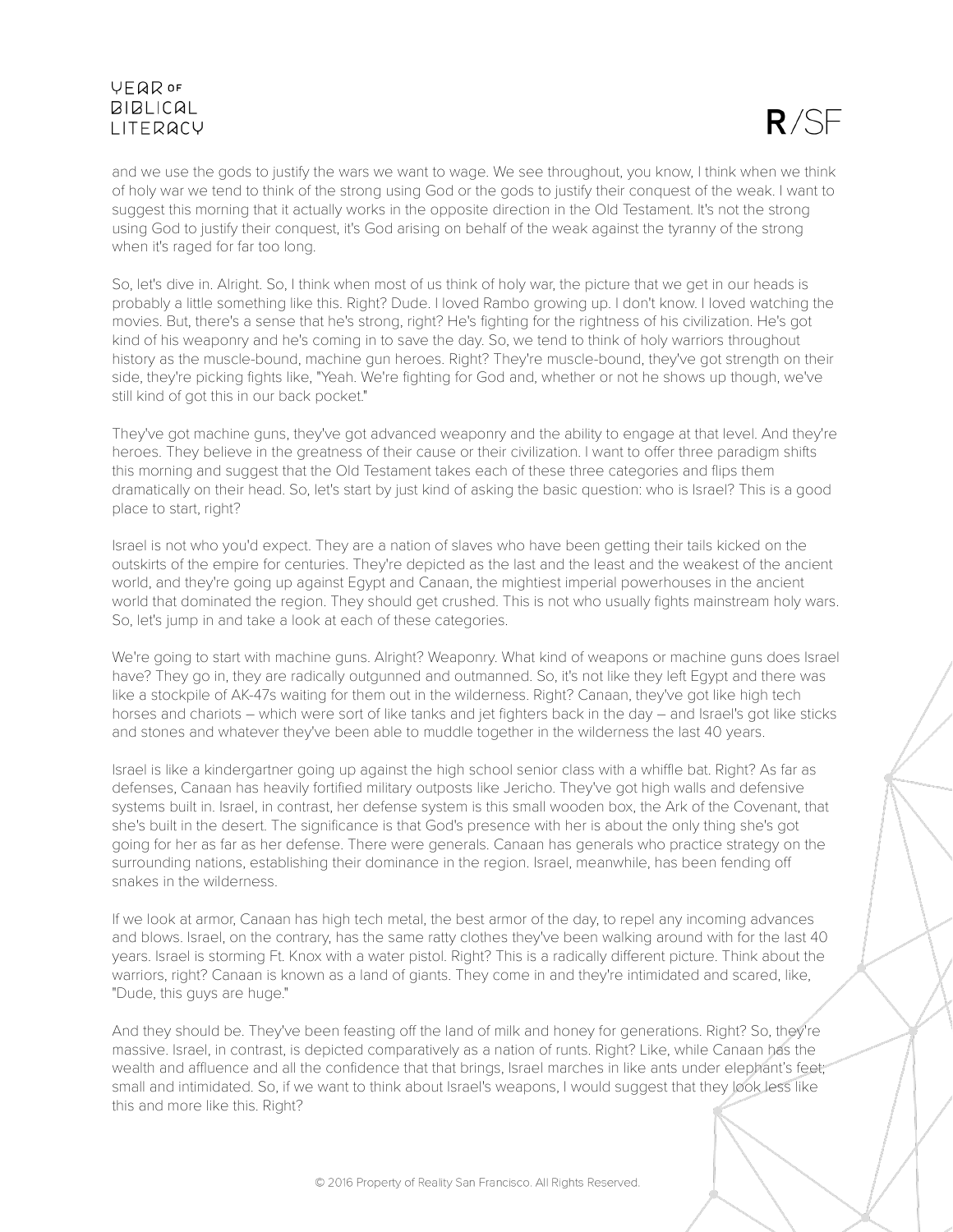

Israel is going in radically outgunned and outmanned, and it's here in this place that she learns to sing the song in the Psalms where she says, "Some trust in chariots, some in horses. But, we trust in the name of the Lord our God."

In the ancient world and the empires, some trust in their militarization and their mighty tanks and their defensive systems and their advanced weaponry. Our trust and confidence is that God fights for us. A weak and defenseless people; the last in the ancient world.

This is antithetical to mainstream holy war. It's inversion. Israel is the dramatic, laughable underdog. Like, if we think of the NFL, this isn't necessarily like a lesser ranked team going up against a higher ranked time, this is like the NFL Super Bowl champions going up against your Pee-Wee Football team at the local high school. Right? They're in a different league all together and should get crushed. Their only hope from getting routed is that God is the one fighting for them.

Alright, well, let's move on. So, machine guns. Now, let's move on to "muscle-bound." We tend to think of holy warriors as strong and they've got strength and they've been training and working out and getting ready for the fight and they've been anticipating this day and they're ready to step into the ring. But, I want to suggest to you that Israel looks a bit more like this. When we think about strength and strategy and what they've got going for them, Israel's strategies are ridiculous. Continually ridiculous.

So, we start with Jericho. This is kind of the opening battle where Israel is going into. It's the first kind of entrance into the promised land. Jericho is like this fortified military outpost. Its defensive systems are guarding the roads that lead up to where the people are and other places. Right? So, Jericho, this fortified military outpost. So, Israel kind of comes out through the wilderness and they're facing it and going, "Alright, God. What's the plan of attack? What's the battle strategy? How are we going to take this?"

And God goes, "Alright. Here's the plan: I want you to march around the walls for seven days and blow trumpets."

Right? That is a really dumb battle strategy. Okay? If you can, imagine soldiers in WWII storming the beaches of Normandy with rock guitars and drums. Right? Ridiculous. Or the Mongols rioting or charging up to the Great Wall of China with trumpets. Or, in the U.S., if we had Canadians and Mexicans marching along the borders with a marching band as a declaration or act of war, we would laugh. We would consider it humorous.

So, what's the point? You know, I'd say that with Jericho the point is that they are coming and entering in a posture of worship and they're expecting God to be the one who does the fighting on their behalf. This is radically different. I would say the strategy is intentional. It's designed to be ridiculous. It's designed to see that God is the one who's fighting for them.

This isn't just Jericho. That's kind of the first. But, you just start tracing them and look for it and you see all their strategies are fairly ridiculous. Go to Gideon in Judges where now they're kind of in the land but they're being oppressed by these different powers in Canaan. So, the Midianites are one and they rally all their forced and their goal is they're going to take out Israel. It says that they were as numerous as the sand on the seashore. The Midianites are. So, God raises up Gideon to kind of defend the people. Gideon is depicted as the least in his family. His family is like the last tribe in Israel. They're like the weakest in their tribe and their tribe is the last in Israel.

So, once again, God goes to the last, the least and the weakest and pulls them out to show His strength as He rises up to defend His people. Alright? As Gideon kind of mobilizes what he can, he's able to rally 32,000 troops. So, he's got 32,000 troops and goes, "Okay, God. What's the plan? What's the battle strategy? How are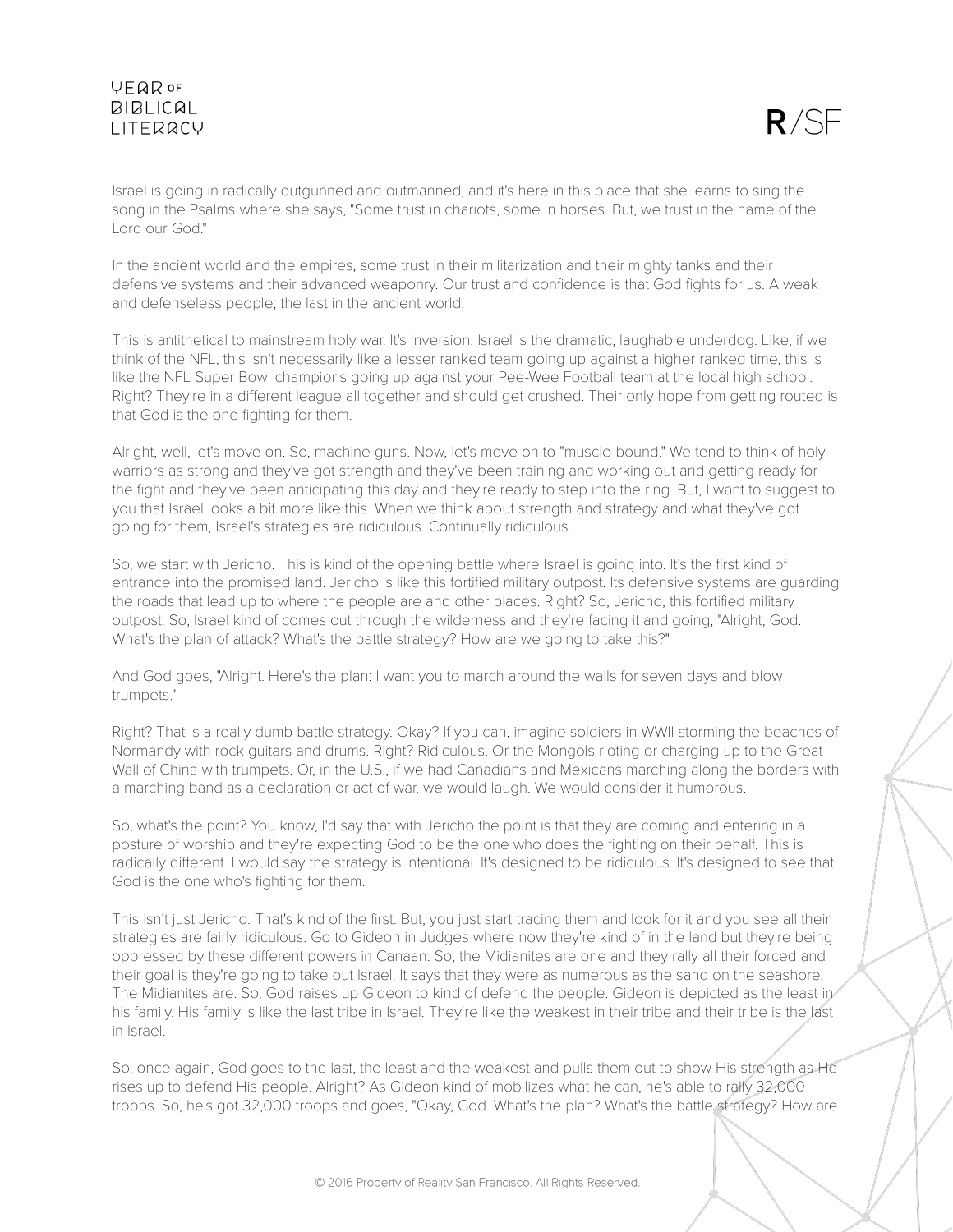

we going to deal with these numerous as sand on the seashore armies?"

Right? And he waits for it and God says, "Here's what I want you to do. I want you to send 99% of the troops back home."

This is the story where they drink the water and if they drink lapping it up they stay. Right? So, 99% of the troops are sent back home and he's left with 300. That is a ridiculous battle strategy. If you can imagine Abraham Lincoln in the Civil War saying, "Alright, let's send 99% of the Union soldiers, let's just send them back up north just to prove a point."

Or William Wallace, Braveheart, storming up with the Scottish armies and all and just going, "Hey, you guys. Why don't you just go take the day off and go on? I'm going to take on the English by myself."

That's kind of the picture here. And God actually tells Gideon, "There's a reason I'm doing this. The reason is so that Israel may not boast: 'my own strength has saved me.'"

Jericho, Gideon. The battle strategies are designed to be ridiculous to show that God is the one doing the fighting. Otherwise, it's a death wish. It's not a battle strategy, it's a death wish, unless God is the one doing the heavy lifting. There's this verse that has become very popular over the years. "Be still and know that I am God."

I love this verse, but usually when you see it, it's kind of like on a Hallmark card or there's a picture of a beautiful, peaceful meadow and the greenery and the flowers are blooming and everything's lush and growing and there's kind of a quiet bench and you go and you sit there to reflect. "Be still and know that I am God." There's kind of this sense of like, "The world is crazy and busy and distracting, so step away and quiet yourself and sit in silence and rest."

Those are all good things, but it might surprise you to know that in the original context, "Be still and know that I am God" was a holy war verse. A little bit of a different context for it. It comes from the battle at the Red Sea where Israel is coming out from Egypt and Egypt, Pharaoh and his chariots and armies are chasing down, they're hot on her heels and she's about to get crushed by the political forces of Egypt's empire. And Pharaoh's army is on the one side and then on the other side, in front of her, are kind of the raging, roaring waters and everything. They're like, "Dude, we can't pass. We've got these natural forces of chaos on one side and these political forces of chaos on the other. God, how are we going to survive? How are we not going to get annihilated here?"

And Moses steps up and he says, "Here's the battle strategy: do not be afraid, stand firm and you will see the deliverance of the Lord will bring you today. The Egyptians you see today you will never see again. The Lord will fight for you. You need only to be still."

Hebrew scholars say this gets picked up in Israel's history and becomes this Hebrew phrase. "Be still and know that I am God." Yes, everything seems overwhelming and like you're about to get crushed. But, cry out to Him, look to Him, depend on Him and watch Him fight for you. When we hear "be still and know that I am God," I think the picture here, that's Israel's battle cry. The picture here is not so much a monk and a monastery kind of detached from the world – I'm not saying that's a bad thing. That's fine. But, the picture we should have in our heads is something more like a kid with disabilities getting beat up on the playground by 15 bullies who are bigger and older and stronger. And suddenly, his father steps onto the field, pushes him to the side and says, "Sit back, son, and watch me take care of these guys for you."

Like, that's the picture. It's God arising on behalf of His defenseless people. Old Testament scholar, Ben Ollenburger, puts it this way: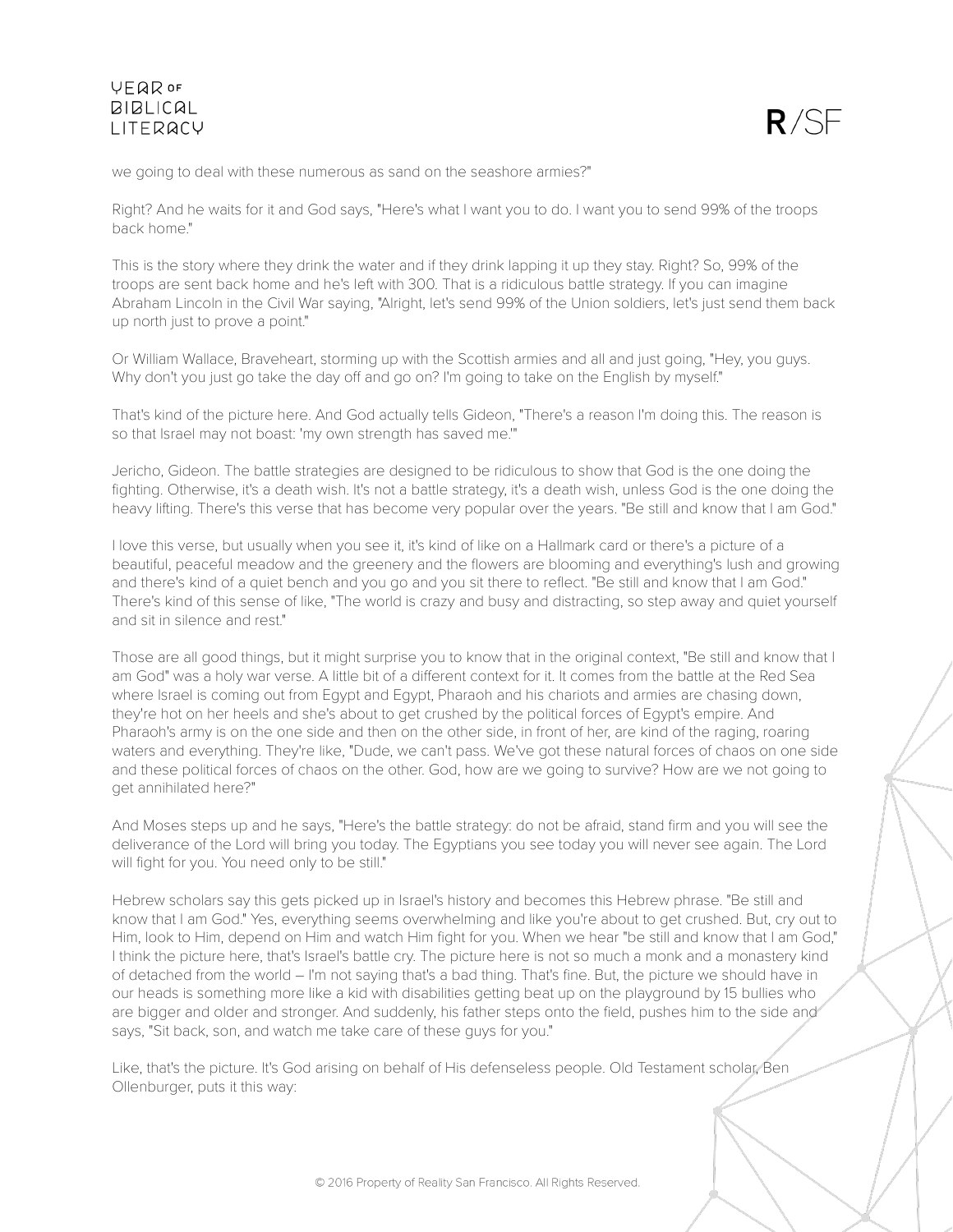

"Every other nation in antiquity claimed that their gods participated in war and were responsible for giving their warriors victory. But, only Israel came to understand this claim to mean that it was unnecessary to fight."

When Israel does step in, when they are called to enter the battle, they're just finished off a job that God has brought to 99% of completion. Right? But, in the bigger picture, her only hope is that God is the one fighting for her. Israel is not taking on the empire for God; God is taking on the empire for Israel. This is important, because I think this confronts terrorism today. Right? Because we could say, "Alright. Yeah. Well, throughout history, often the strong have used the gods to justify their conquest of the weak, but don't terrorist think that they're the weak fighting on behalf of god against the strong?"

Like, could this be used to sort of justify terrorism? But, we see a radically different picture here. This terrorist motto is "we will fight for God;" Israel's motto is "God will fight for us." This is not a group with billions of dollars in international oil money kind of hiding in the shadows and taking pot shots at civilians from the rocks, right? This is a visibly vulnerable, identifiable people group out in the open ready to get crushed unless God arises to their defense. This is a different picture. Once again, this is not "we will fight for God," this is "God will fight for us, and if He doesn't, we don't stand a chance."

Alright. Well, let's move to the third. So we've been looking at how they don't have machine guns, they're not muscle-bound, but are they heroes? Heroes. Generally speaking, in history, there's this sense that like, "Dude, we're justified in conquering you because of how great we are and how great our civilization is."

Throughout history, holy warriors have used the greatness of their civilization to justify their conquest. So, you think about Rome and the Roman Empire. They believed in the Pax Romana, the peace of Rome, and they believe their wars were justified because, as they conquered and assimilated nations, yeah it was going to be hard for a minute, but they were bringing them into the blessing and greatness of their civilization. The peace of Rome, the great and mighty Roman Empire. Right?

If we think about in the colonial era of Western history, there was a sense of, "Dude, we're justified in entering your land and establishing our dominance and pulling out your resources because of how great the civilization is that we're bringing."

The phrase come up in this era, kind of the white man's burden. Right? This sense that like, "Dude, we're actually called. There's this duty to go out and spread the greatness of the civilization to the peoples of the world, even if that means extracting their resources and establishing our dominance in the area."

People have used the greatness of their civilization to justify invasion and expansion and kind of conquering and assimilating other nations. Today, it might look less military at times and more economic invasion, right? Like, we're justified in kind of taking over and establishing our dominance because we've got Coca Cola and computers and compact cars. Like, the greatness of our civilization justifies us doing this. There's a sense of our heroism. Israel's history turns this on its head.

We're told in Deuteronomy 9:5, a central holy war passage, God says to know for certain as you go in, "It is not because of your righteousness or your integrity that you are going in to take possession of their land; but on account of the wickedness of these nations, [...] for you are a stiff-necked people."

Not a great compliment, right? Stiff-necked people. God's going, "Hey, know for certain that you're not the heroes. This is not because of your greatness or how wonderful you are. You're actually not all that great."

Right? Which is ironic because, generally in history, we say the victors write the history books. And what we mean by that is the victors, those who win the battle, get to tell the story of how everything went down. And when they do, the victors tend to depict themselves in the history books as strong, heroic, courageous and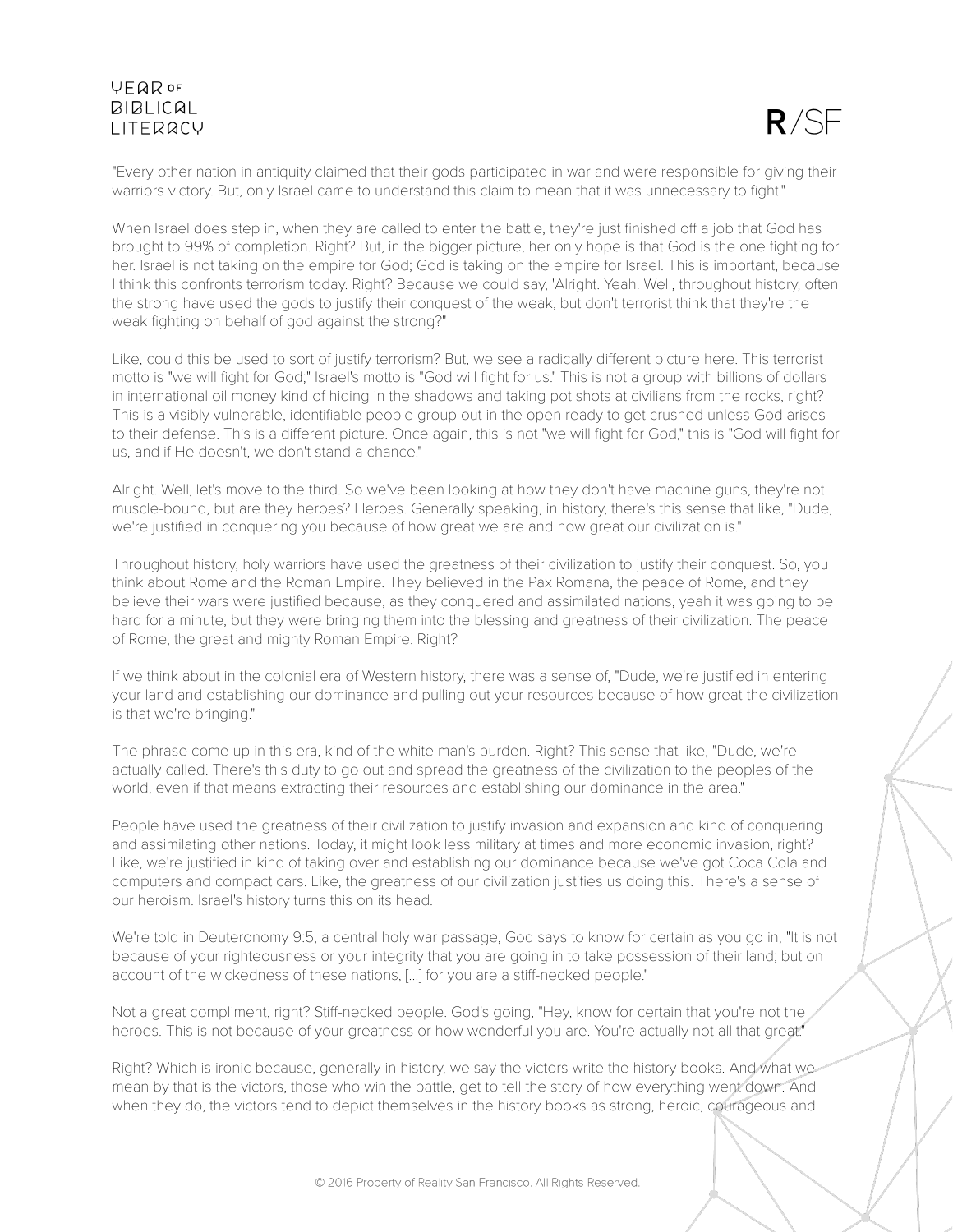

noble. But, when you read through the Old Testament, – and pay attention and you'll see – Israel depicts herself in the opposite as weak, fearful, idolatrous, unbelieving, dishonest, disobedient. Right? Israel depicts herself as the anti-hero of the story. It's almost as if she hired a reporter to walk with her through the whole ordeal and track down all of her biggest flaws and failures and mistakes and blast them all over the pages of her history books.

The victory occurs in spite of herself, not because of herself. And Israel had a numbers problem. In the ancient world, having a lot of people be in a large and numerous nation was a sign of power and strength. Right? It was a sign of how many people you had conquered and assimilated and your own greatness and all. But, Israel's depicted as the last and the least of the people as we see here in Deuteronomy 7:7. It's another central holy war passage.

Moses reminds them, "The Lord did not set his affection on you and choose you because you were more numerous than other peoples, for you were the fewest of all peoples."

She's not just a little bit behind, she's dead last. Right? And why was this? Why was Israel so few in numbers? Well, a couple things. You know, for starters, you can imagine when God calls Abraham at the beginning of Israel and the nation begins, it's a couple generations after the other nations have been starting and exponentially exploding. Right? So, it's like the other nations have been running in a few laps on the population racetrack before Israel even gets to the starting line. And with Moses and Egypt, there had been the attempted genocide when Pharaoh tries to kill all the babies under two years old, and this would have had a decimating effect on their population.

Ezekiel depicts God finding Israel. In Egypt, there's this picture where God's like walking out in this field and He hears this baby crying and He comes upon it and He sees it's been abandoned in this field and it's bloody and it's exposed and it's about to die. And God picks her up and takes her to Himself as His own. But, it's not a very flattering picture for Israel, right? Like, you were this abandoned baby out in this field. God is saying, "You're not the hero in this story, Israel." Right?

So, what is going on here? I think the significance here, if we zoom out to kind of the 50,000-foot level, I would suggest to you that God is choosing the smallest, weakest, most helpless, vulnerable, powerless people in the ancient world to declare to the mightiest, wickedest, bloodiest, nastiest, powerhouse empires that this is the kind of God He is. One who arises on behalf of the vulnerable, the exploited, the defenseless and oppressed. That God is patient. He will be patient for a long time; patient for centuries. We're told in Genesis 15, God tells Abraham, "The reason your people are going to have to go into slavery is because I'm being patient with Canaan. I'm going to be patient 400 years while their injustice and their idolatry and their destruction grows."

But, when His patience runs out, His patience will not last forever. God is way more patient than we might be led to believe. But, His patience will not last forever. Because God is good, God will ultimately arise to tear down our empires and establish His kingdom in their place. To tear down the oppressive and exploitative structures and systems that we've built. And in this story, we see He's actually handing it over. He's handing over His garden, handing over His promised land to this nation of homeless, wandering slaves. That sends a message. How you treat them is how you treat me, because I'm a God who will arise, ultimately, on behalf of the exploited and oppressed.

Alright. Well, this morning, in light of all this, I kind of want to teach you how to fight a holy war. Right? I know that's really why you all came this morning. "How do I do this myself?" Right?

So, I'm going to give you the ten steps to fighting a holy war. Here they are. A true, Biblical holy war. Alright?

Number one: throw away your armor.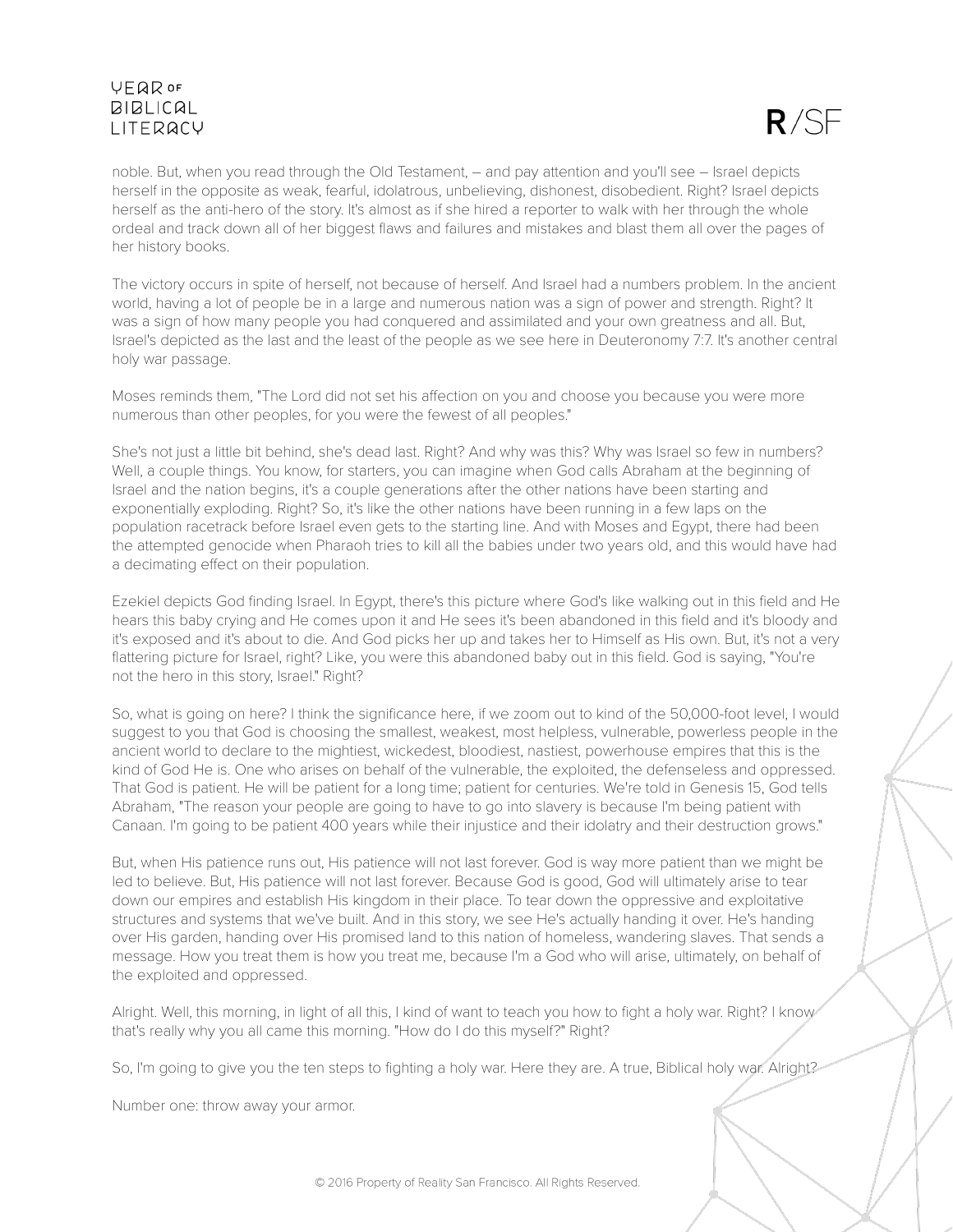

Number two: burn your tactical training books.

Number three: find the cheapest, most ineffective weapons you can.

Number four: visit a rehab center to find military leaders with issues.

Number five: hire a report to meticulously track all your flaws and failures.

Number six: boast to your enemies about how backwards your civilization is.

Number seven: find the biggest, baddest super power who will surely kick your tail.

Number eight: pick a fight.

Number nine: walk into the middle of the battle field.

Number ten: pray that God shows up.

No one in their right mind is going to fight a war like this today. Right? I think one of the concerns with Old Testament violence through passages like this is, "Man, if you believe in that than you're going to become more violent today. You're going to want to do things like that today."

But, no one in their right mind is going to want to do something like this today. Right? When we really get a clear picture of what's going on, we actually see – you know, I love Miroslav Volf, a theologian. He talks about how, "Dude, when we really kind of a get a right understanding of why God, in His goodness, comes to deal with injustice and all those things in our world, this kind of stuff should make us less violent, not more."

Right? Because we don't need to vindicate ourselves. We don't need to take vengeance for ourselves. We entrust. "Vengeance is mine," says God." Like, we entrust vindication into God's hands. We can live our lives with sacrificial love, we can be vulnerable in the world in the midst of these hostile powers, and we entrust ourselves to the God who will ultimately fight for us.

All of this I think is summed up in the famous story of David and Goliath. David and Goliath, it's more than just a cute children's story about a runt taking down a giant. There's actually something more going on. For Israel, this was not only a holy warrior story, it was kind of the holy warrior story. We jump into David and Goliath and we see that it takes place at the Valley of Elah. Right? The Valley of Elah, this is the place where Israel's encamped on one side and the Philistines are on the other. On the other side is basically the last portion of land in the promised land to be taken. So, this is the end. It's the climax. It's the finale of what started back with Joshua. This is the completion of the Kingdom taking shop in the promised land.

So, as this battle starts, we start to see David and Goliath as, yes, themselves, but it's also like they draw into themselves this entire history. Goliath looks a lot like Canaan. Like, he's tall, strong, this giant. He's got the armor and the weapons. He has got the most advanced weaponry of the day. Right? He's got the most advanced armor. He's like an impenetrable fortress. And David, in contrast, looks like Israel has looked throughout this thing. Right? He can't even wear the armor. It's too heavy for him. So, he comes out and he's wearing his shepherd clothes and he can't even carry the sword. So, he's got his sling and stone and the vision to the ancient world, they see this thing going on and it looks laughable.

Goliath's strategy, it makes perfect sense. Like, "Yeah. Just walk up to your opponent and chop off his head."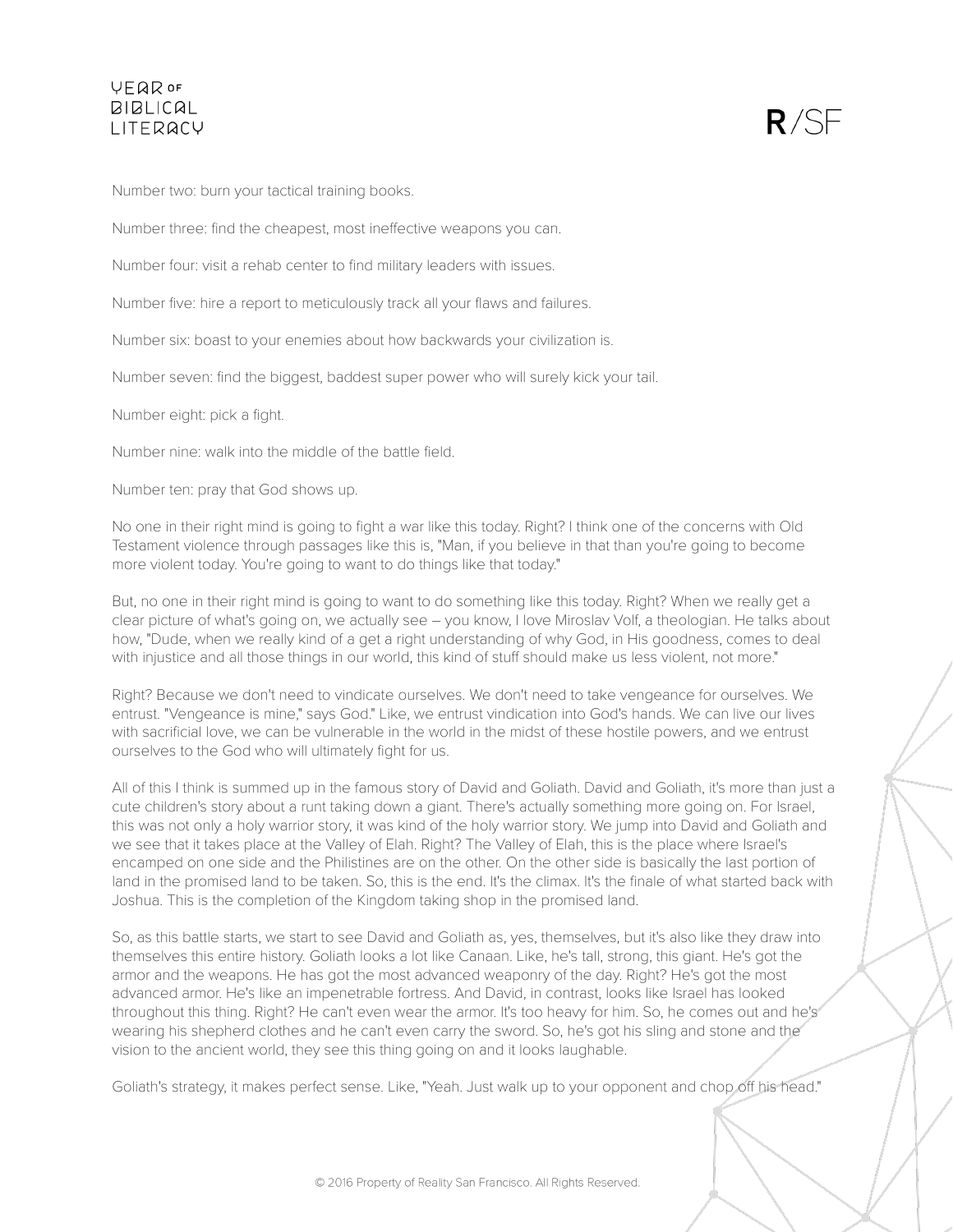

You know? David's strategy looks ridiculous. "Throw pebbles at Mount Everest and hope it falls down."

Goliath boasts about his gods, basically saying, "Hey, on behalf of my god, I'm going to fight for my god and I'm going to crush you."

And David in response says, "No. God's going to fight for me and He's going to take you down."

And, like this whole history, the runt and the giant, a sling and a stone and down goes Goliath. It's this picture of everything that's gone before. This is not just a holy war story; it is the holy war story. David and Goliath. And we actually find that, in Christ, Jesus is the new David. Right? Jesus identifies with us in our weakness. Jesus places Himself underneath the empires and powers of our world like Rome and the Jewish leadership of the day. He places Himself under the power of our highest courts and our truest priests and allows Himself, vulnerably, to be crushed. Like, He trusts the Father, His Father, to arise, ultimately, in His defense on His behalf in the resurrection.

Jesus walks out onto the battlefield of the cross visibly vulnerable and exposed, trusting in the Father in the cross and the tomb. Ultimately, He places Himself vulnerably under the power of the grave, and entrusts God, His Father, to fight on His behalf as the Son. And He does, raising Him from the grave, victorious as the beginning of the new creation, reestablishing God's kingdom reign in the earth. God's kingdom reign on earth as it is in heaven where God's reign is being established through Christ, taking over where sin's destruction has for too long reigned.

So, I want to ask today: what do we do with this? Right? Is there any kind of conclusions that we can draw? I'm going to point to a few things here. Three things. First off, I would suggest that this story starts to look like hope for the world. Right? This is the dramatic underdog story. I would suggest to you that there's a reason why we want the underdogs to win. We see this massive theme in movies. So, whether it's the Mighty Ducks or pretty much every Adam Sandler movie ever made, we want – I loved Aladdin as a kid. It's like he's the underdog and he gets drawn into this. The Hobbits. Right? They're like the rejects of Middle Earth and they're brought into this amazing story.

You look throughout our fairytales and our stories and all and we love to root for the underdog. I suggest there's a reason. That it's actually embedded in the structure of the universe. That this is the kind of God, the kind of creator that we have. He is a God that, yeah, He's patient and He's patient with our world today, but there are a lot of underdogs getting crushed around the world today. I oversee our local and international ministries where we work with foster care and homelessness and anti-trafficking and things like that in our city, and you see people getting crushed under the exploitative and oppressive power of other's greed and lust and pride.

I work internationally, particularly in Cambodia and Vietnam, and you just see international systems and structures and processes and you see people getting crushed underneath the weight of some of those. Not only historically, but even today around the world. For me, these have actually become a source of hope. I opened kind of talking about the Navajo reservation and native peoples, and I've come to say to you that this actually starts to sound like hope for that story. Right? But yes. God has been patient, but He hears the cries rising up from His devastated earth. He hears the blood that cries out from the ground. And ultimately, He will come to vindicate and to redeem.

And yes, there are still some difficult issues here. So, tomorrow night at the lecture, some of you are already going, "Yeah, but what about..."

There are some tough passages. Things like where Israel is given what I like to call some "drastic marching orders." Like, "Utterly destroy them, do not leave alive anything that breathes, show no mercy." That can sound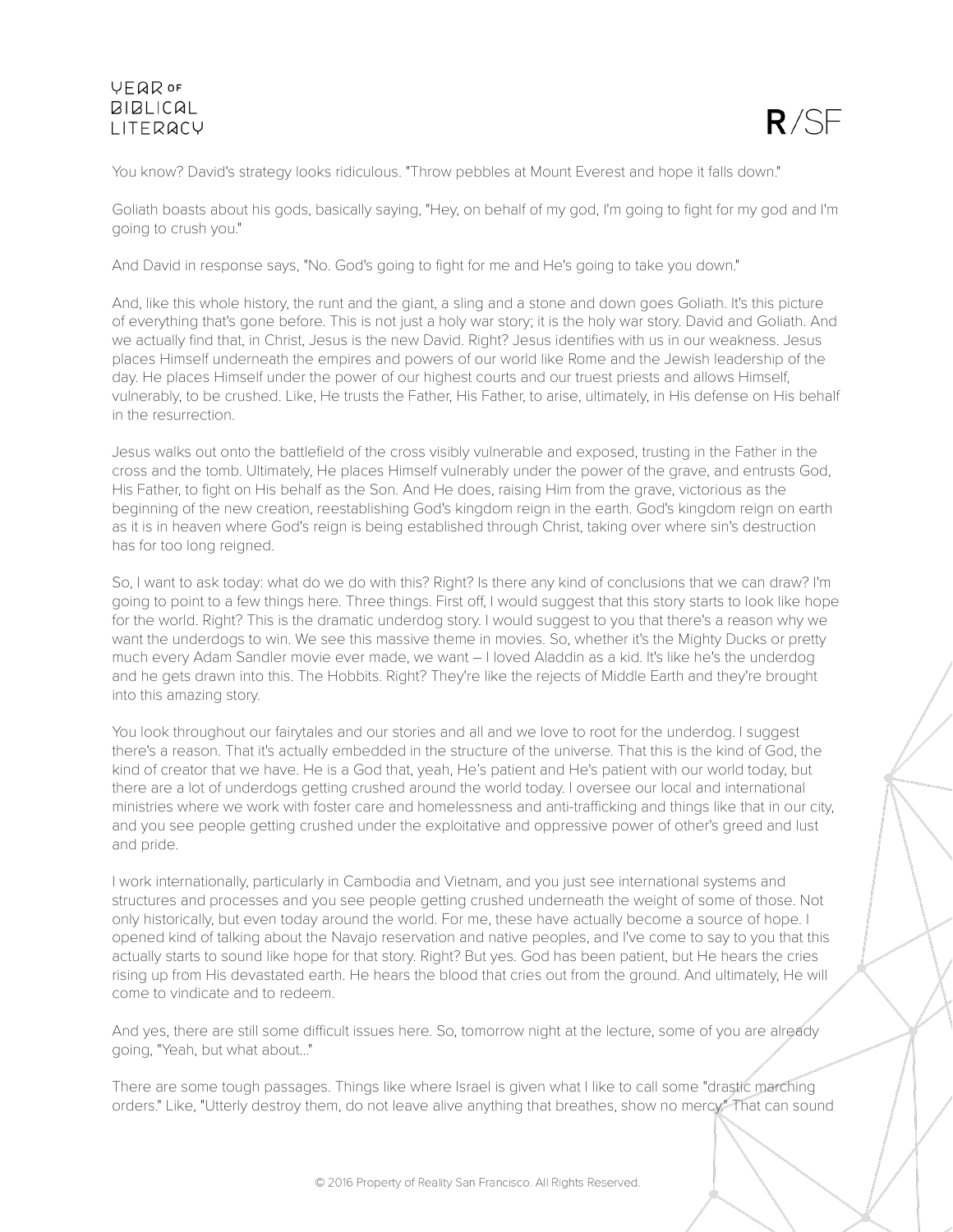

like genocide, right? That can sound pretty rough. But, I invite you to come out tomorrow night. We're going to be diving deeper into passages like those and what I want to show tomorrow night is that there's actually a lot more nuanced picture that's going on in the Old Testament. And when we see that, we'll start to see that Israel actually radically raised the bar on ancient warfare practice.

Last week, Dave preached on how the ancient Near East was brutal and how God kind of accommodates and steps into the realities of the time, but is pulling Israel forward, out of some of the muck and the gnarly practices and towards a better way and restraining some of the worse things. We'll see tomorrow night that God does similarly. He raises the bar in ancient warfare practice. And I think we'll also see, perhaps surprisingly, that Israel even actually raises the bar on modern warfare practice. That, man, the history, even of the modern West, as a modern Westerner owning my history, that we've looked a lot more brutal than we might like to imagine in the 20th century. Our wars in the modern world have been way more brutal than anything Israel could have ever dreamed of.

So, if there's still some questions about it I'd invite you tomorrow to kind of come. We can grapple through some of that. But, big picture here, we'll end up kind of going, "I believe this story is hope for the world. God is a God who hears the cries and will ultimately arise on behalf of the underdog."

So, it's hope for the world. Second landing pad here is I think for us to ask, "Hey, where are we in the story?" Right? Because the dangerous tendency is to go, "Well, we're the heroes. Right? We're Israel."

We saw that in early American history where Europeans assumed, "Hey, we're Israel. We're the good guys." But I suggest that, actually, the modern West, we can look a lot more like Canaan at times. You look at our history. I mentioned how the 800 treaties with native peoples, every one broken. I think about slavery and the legacy there. Over 10 million enslaved to build what we have today. And the question arises: does God hear their cries? Does He hear their blood that cries out from the ground?

And I believe the answer is "yes," and it's in this Old Testament history that we find the hope that God is a God who sees and hears; that He is patient. And I think today we could maybe think, "Well, yeah. That was back then. But, we're a lot better today. We're really great. Right?"

But, there's a lot of gnarly stuff that happens today and the international systems and structures and things that we've built. So, we're sort of in the tech hub here, right? And I was reading, and we can think of technology and social media, well, that's really polite. In society, that's good stuff. There's nothing bad there. But, I was reading an interesting article in Wired this week, and it was talking about how the amount of people that have to be employed to kind of protect what we see on social media and how this by and large gets exported to impoverished countries where people spend their days sifting through just brutal images of violent pornography, of kids being abused and exploited, of bestiality, and beheadings. And they're in charge of deleting and removing this stuff so that we don't have to see and deal with it. Psychologists are saying, "Man, most people can't make it more than a few months in these jobs because it just starts to wear on you."

Right? They're saying, "Man, when you see this stuff like that, you're forever impacted." This is just one little lens on a system we have today where it's like that. So, the article includes saying, "So, companies like Facebook and Twitter rely on an army of workers employed to soak up the worst of humanity in order to protect the rest of us, and there are legions of them. A vast, invisible pool of human labor. Well over 100,000. That is about twice the total headcount of Google and nearly four times that of Facebook."

It's huge. There's been a growing awareness of how tantalum this product in many of our iPhones and just a lot of computer technology has often been used coming out of Congo, one of the most brutal war zones in the world where, since 1998, 5 million people have been killed. Rape has been used as a weapon of war. Organizations and companies are trying to figure out how they can best source their stuff to not get it from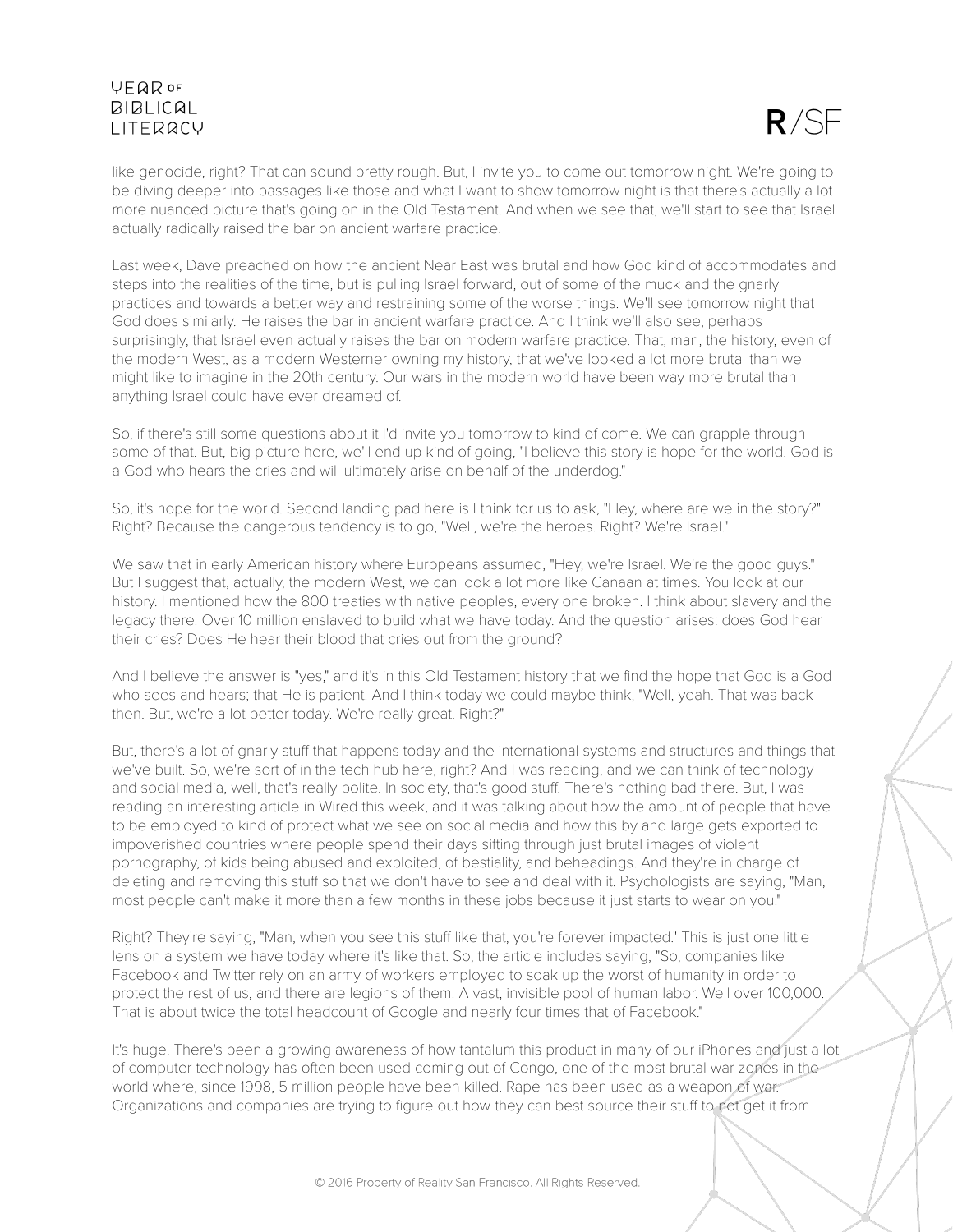

that, but there's still this overarching reality where experts are going, "You can't really trace it." Right? At some level, there's this reality that some of these violent conflicts have been fueled by the wealth and stuff we have today.

I've spent time living in Rwanda and Cambodia, home to two of the worst genocides in the 20th century. And one of the things that just grieved me was finding the role that even our Western history has played in some of those. Like, in Rwanda, the Belgium and colonialism and kind of the Western presence there had in dividing Hutus and Tutsis in a way that ultimately lead to the genocide. Or in Cambodia, the way that one of the most intense bombing campaigns in the 20th century just devastated Cambodia, destabilizing the country and setting the path for the Khmer Rouge to rise up and take power. My point is not necessarily that people all have these bad intentions or that social media or other stuff is bad. I have an iPhone. I'm a fan of social media. My point, though, is that we live in the midst of international structures and systems and we live at kind of the height of them that often have hard, destructive impacts for people in the world.

I want to declare that the Old Testament proclaims that God is a God of hope for them and for us. That the unjust and exploitative things that we have, often, as humanity constructed, do not, at the end of the day, have the final word over God's good creation. And if there's an analogy for Israel, it's not America, it's not Europe, it's the Church. Right? Like, we are the people who are called to fight, not with the usual weapons of war. We're not to wage war with the weapons of the world, but we're to stand vulnerably in the midst of God's world to work for justice on behalf of the oppressed and to trust God to fight for us and vindicate us.

So, the final question that I want to ask us this morning is just, dude, are we living for the empire or for the kingdom? Are we living for the empire or the kingdom? Where is our hope ultimately set? It's been said that the Gospel, when it shows up, it's about to afflict the comfortable and comfort the afflicted. Right? So, I'd ask you this morning: where are we comfortable? I'm convicted of this kind of preparing for this this week. Where have we grown too comfortable in the ways of Babylon or the modern international structures? We live at the heights of a global economy, right? And where have we grown too comfortable rather than spending ourselves on behalf of the vulnerable, working on behalf of the oppressed? Where do we need to maybe give generously? Where do we need to lay down our lives for the vulnerable right here in San Francisco? How can we, as the body of Christ, live lives with sacrificial love that see God's presence identified with and for those who are being crushed?

How can we come alongside and embody His kingdom, as His people, here on earth as it is in heaven with them? So, for some, we might need to repent of ways that we've abused our strength. I'm a father and man, as a father, there's probably no more place than your family at home with my kids. I've got three young kids and just recognize the weight of how I have authority and power at home and how I treat my children matters. God cares. They are the kind of vulnerable ones in my midst. It's too easy. We see in our culture today abandonment and abuse and other things. So, I think God is calling us this morning. Where do we need to repent of ways we've abused or abandoned or not used the authority that we have to lay down our lives for the vulnerable ones in our midst?

And the other side of this is going, "Where are you afflicted? Because God's Gospel is a comfort for those who are afflicted." Where do you need, this morning, the God who fights for you? What circumstances are you in the midst of? Maybe it's that relationship or your marriage is struggling. Maybe it's your financial situation. The areas where life feels so overwhelming or you feel like you've been crushed or you're about to be crushed. think God invites us this morning to come to Him and to cry out to Him and to look to Him in trust. To find in Him the one who fights for us. Because of that, we can live vulnerably and sacrificially in His world as His<sup>®</sup> people.

Would you join me in prayer as we close?